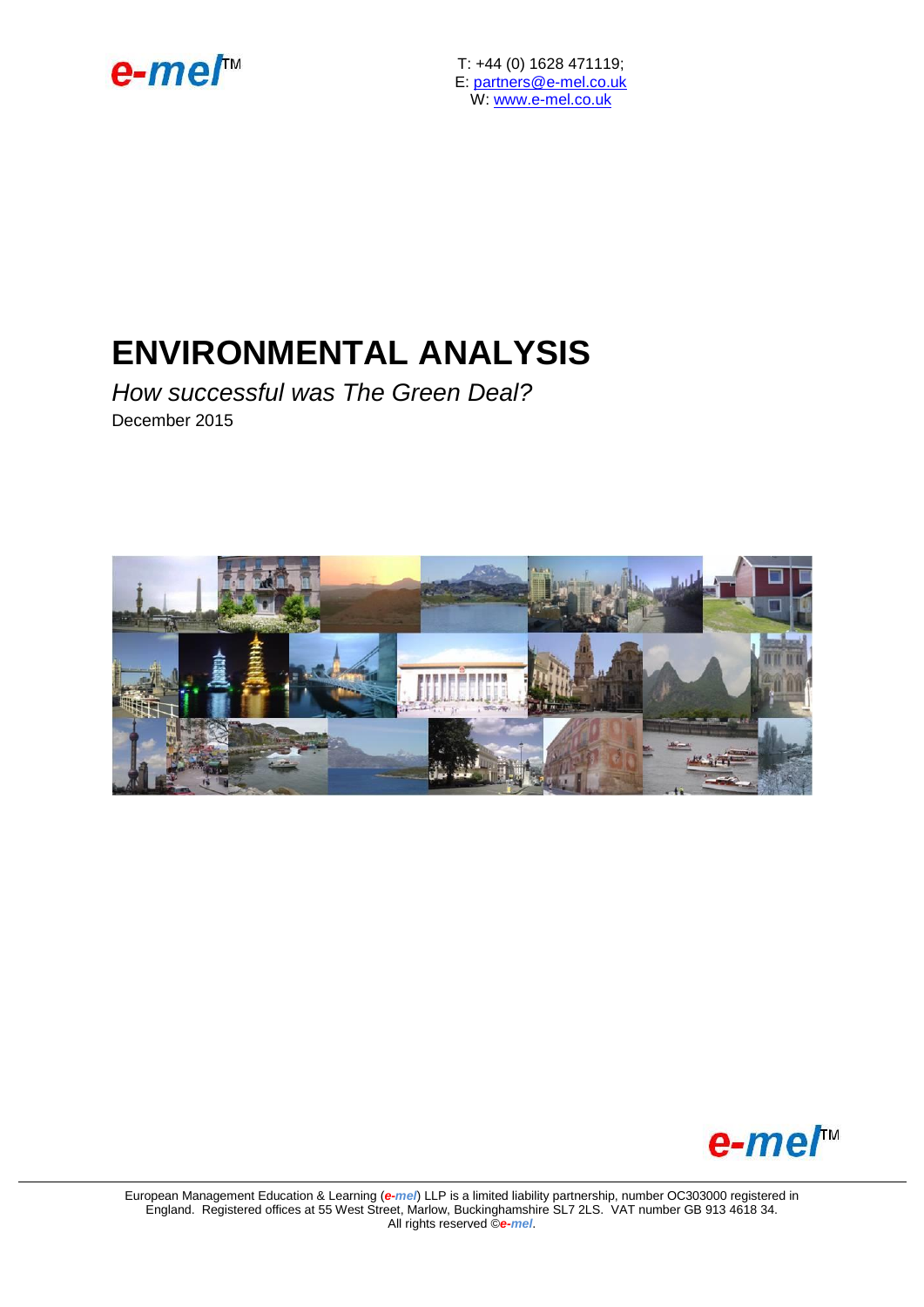## e-me*ľ*<sup>™</sup>

## **Executive Summary**

When measured against the objectives set by the Department of Energy and Climate Change (DECC) The Green Deal failed, as the scheme did not result in a significant improvement in the energy efficiency of the UK housing stock.

By the end of the scheme there were just under a total of 16,500 Green Deal plans in place, while the total housing stock of the UK is around 25 million. Therefore, less than 0.1% of the total housing stock has improved its energy efficiency due to the Green Deal.

Ultimately the Green Deal was financially unattractive to customers due to high interest rates on the loans, the relatively small amounts of money available to pay for installations and the potential future risks from signing up for a Green Deal loan - the biggest of which was the potential to make a property harder to sell because any Green Deal loan sits with the property, not the owners. The prospect of paying back a loan they did not take out is offputting to buyers. Further, the warranty for the work carried out may not be transferrable to the new owners. This is illustrated by the fact that The Green Deal (in its original form during its January 2013 launch) resulted in over 140,000 people signing up to the first stage of the deal and agreeing to have an assessment of their property to establish which energy saving measures they could benefit from, but less than 1,800 households agreed to the finance package and had completed the installation of their energy saving measures, an uptake of less than 1.3% - well below the Department of Energy and Climate Change (DECC) target of 10,000 in the first year.

The only part of the scheme that was popular amongst the public was the Green Deal Home Improvement Fund, which was essentially giving money away to people who wanted to improve the energy efficiency of their home. Perhaps unsurprisingly the demand for these grants was very high, and the fund often ran out of its allocated budget within days.

There has also been criticism of the scheme by those who say that it didn't help those who most needed it - those living in the poorest quality housing stock. Instead it was mainly used by middle income households and landlords.

### **1. What was The Green Deal?**

The Green Deal was a Government led scheme which hoped to encourage house owners in the United Kingdom to improve the energy efficiency of their homes; it was launched on the  $28<sup>th</sup>$  January 2013. The scheme was open to any household with an electricity meter in England, Scotland or Wales. The scheme was scrapped in July 2015.

House owners who were interested in the scheme first had to pay £100 to £150 for a visit from a qualified Green Deal assessor, who recommended what upgrades to the property would save the most energy. Once the work had been agreed the householder then had to take out a loan to pay for the work done and repayments were taken back through the electricity bill. These repayments should never have been more than the amount that was saved from the reduction in energy use, however this was not guaranteed. The debt was then attached to the property rather than to the individual who agreed for the work to be done, so if the property was sold with some of the debt still outstanding it was passed on to the new owners.

The interest rates available on the loans varied depending on which company the property owner agreed a finance deal with. The APR available from The Green Deal Finance Company varied from 7.9% to 10.8% depending on the size of the loan. Some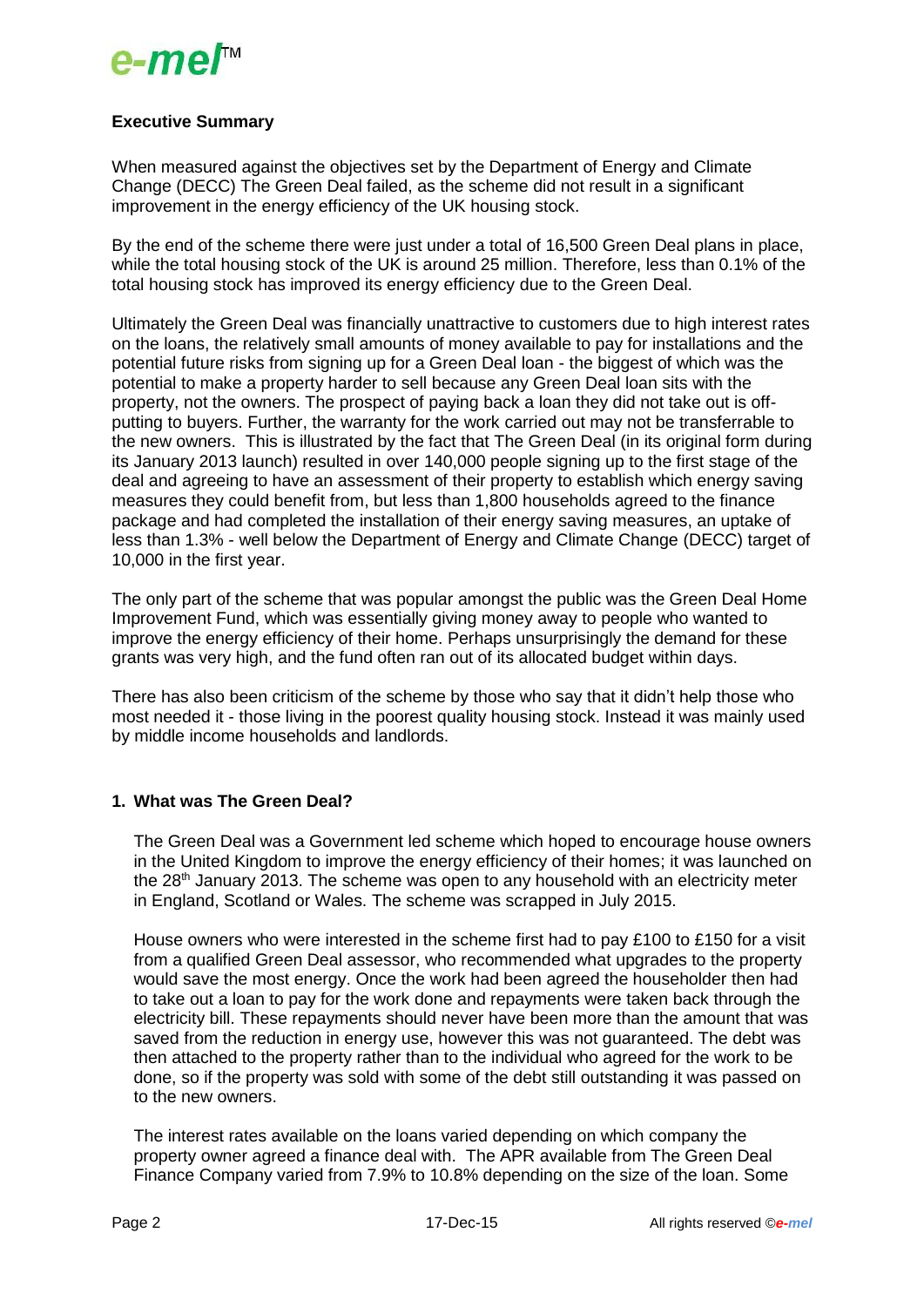

finance companies also charged administrative fees of £63 plus an annual fee of £20 per loan. There was originally a fee for early repayment of the loan, but thanks to campaigning by consumer group *Which?* – this was removed in May 2014. There were three stages to the life cycle of a Green Deal plan:

- Stage 1: A customer has obtained a quote and confirmed that they wish to proceed
- Stage 2: A plan has been signed by the customer and progress is being made to install the chosen measures
- Stage 3: After all the chosen measures have been installed, and the energy supplier has received all the information required to bill Green Deal charges.

The types of product which were eligible for Green Deal funding are listed below:

Heating and heating controls

- Condensing boilers (gas or oil fired)
- District heating
- Flue gas recovery devices
- Heating controls
- Radiant heating
- Storage heaters
- Underfloor heating
- Warm-air units

#### Insulation

- Cavity wall insulation
- Draught proofing
- Floor insulation
- Heating system insulation (pipes and cylinders)
- Loft insulation
- Pitched roof or flat roof insulation
- Solid wall insulation

#### Microgeneration

- Biomass boilers/wood-burning stoves
- Ground, water and air source heat pumps
- Micro-CHP
- Micro-wind/wind turbine
- Solar panels

#### **Others**

- Chillers
- Energy efficient glazing and doors (eg double glazing)
- Heating ventilation and air conditioning controls
- Hot water controls, including showers and taps
- Lighting fittings
- Solar blinds, shutters and shading devices
- Transpired solar collectors
- Variable speed drives for fans and pumps
- Waste water heat recovery devices attached to showers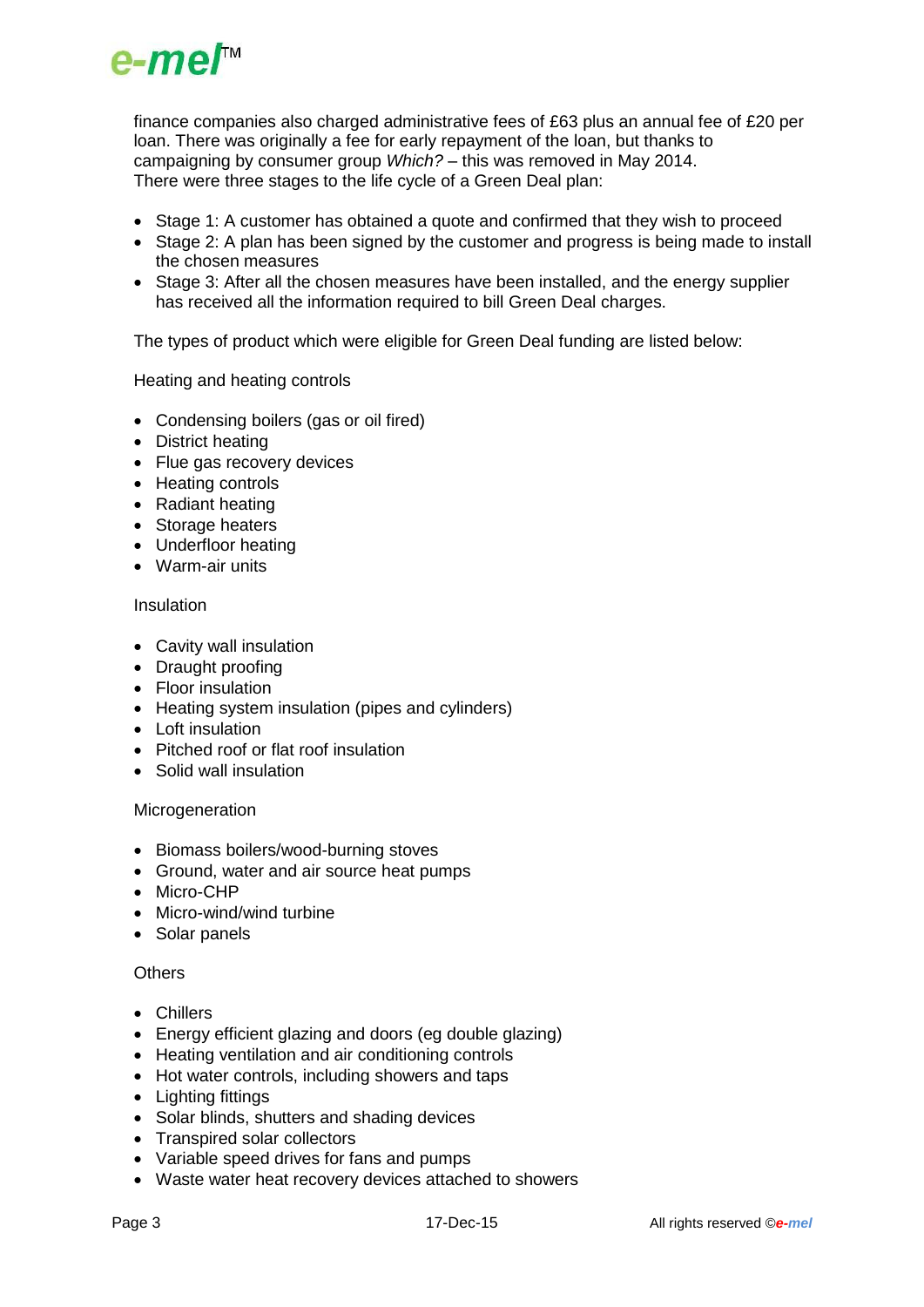

At its peak there were over 170 authorised Green Deal finance providers, over 4,000 advisors registered to carry out Green Deal assessments and over 2,500 organisations now officially Green Deal approved to carry out installation.

The original idea for the Green Deal came from the energy industry rather than from government. It was thought that one of the key barriers to homeowners upgrading the energy efficiency of their homes was the large upfront cost of the materials and work that would be needed. Camco and Knauf proposed an idea called "Pay as you save", and with the help of the UK Green Building Council they had a full policy idea, including a 116 page document in August 2009.

The idea, like the Green Deal, was to give householders a loan to install energy saving measures, the loan would be secured against the property and would be paid back through energy bills. It also understood that for a large number of households to use it the programme would have to offer incentives such as cash back, stamp duty reductions or VAT reductions.

Without these incentives it was predicted that installations of cavity wall and loft insulation would fall by up to 70% and 93% respectively. After the Green Deal was delayed, and the CERT policy had ended in December 2012 installations of cavity wall insulation fell by 97%. When the Green Deal was soft launched in October 2012 it was already apparent that it had been undermined with a lack of cash backing, tax breaks and poor terms for anyone applying for a loan. This was demonstrated in the first six months of the scheme, when less than 10 people took out Green Deal loans from nearly 40,000 assessments.

*Source: Building - The Green Deal: 'A catastrophe from start to finish'*

#### **2. How popular was it amongst the general public?**

The Green Deal in its original form during its January 2013 launch proved to be very unpopular with the general public and uptake on the scheme was extremely slow. By the end of January 2014 over 140,000 people had signed up to the first stage of the deal, and agreed to have an assessment of their property to establish which energy saving measures they could benefit from. However, less than 1,800 households agreed to the finance package and had completed the installation of their energy saving measures, an uptake of less than 1.3%. Well below the Department of Energy and Climate Change (DECC) target of 10,000 in the first year.

Many households that did not sign up to The Green Deal finance package said they had chosen to finance improvements themselves, with as many as 64,000 of the 76,648 houses assessed by September 2013 saying that they had installed at least one of the recommended measures or planned to do so.

There were problems with The Green Deal straight after its launch: only 20% of the public had heard of the scheme when asked about it, and 5 months after the launch only one of the biggest six energy providers in the United Kingdom had launched a national program offering The Green Deal to their customers. This may help to explain why the uptake of the deal was so far behind the government's prediction of 130,000 households taking out a Green Deal loan in 2013.

Another key reason for the poor uptake suggested by industry commentators was that the APR on the finance package was far too high, so households were not actually likely to experience any savings on their energy bills as the repayments were expected to match any energy savings made. This is a point which DECC later admitted themselves. Early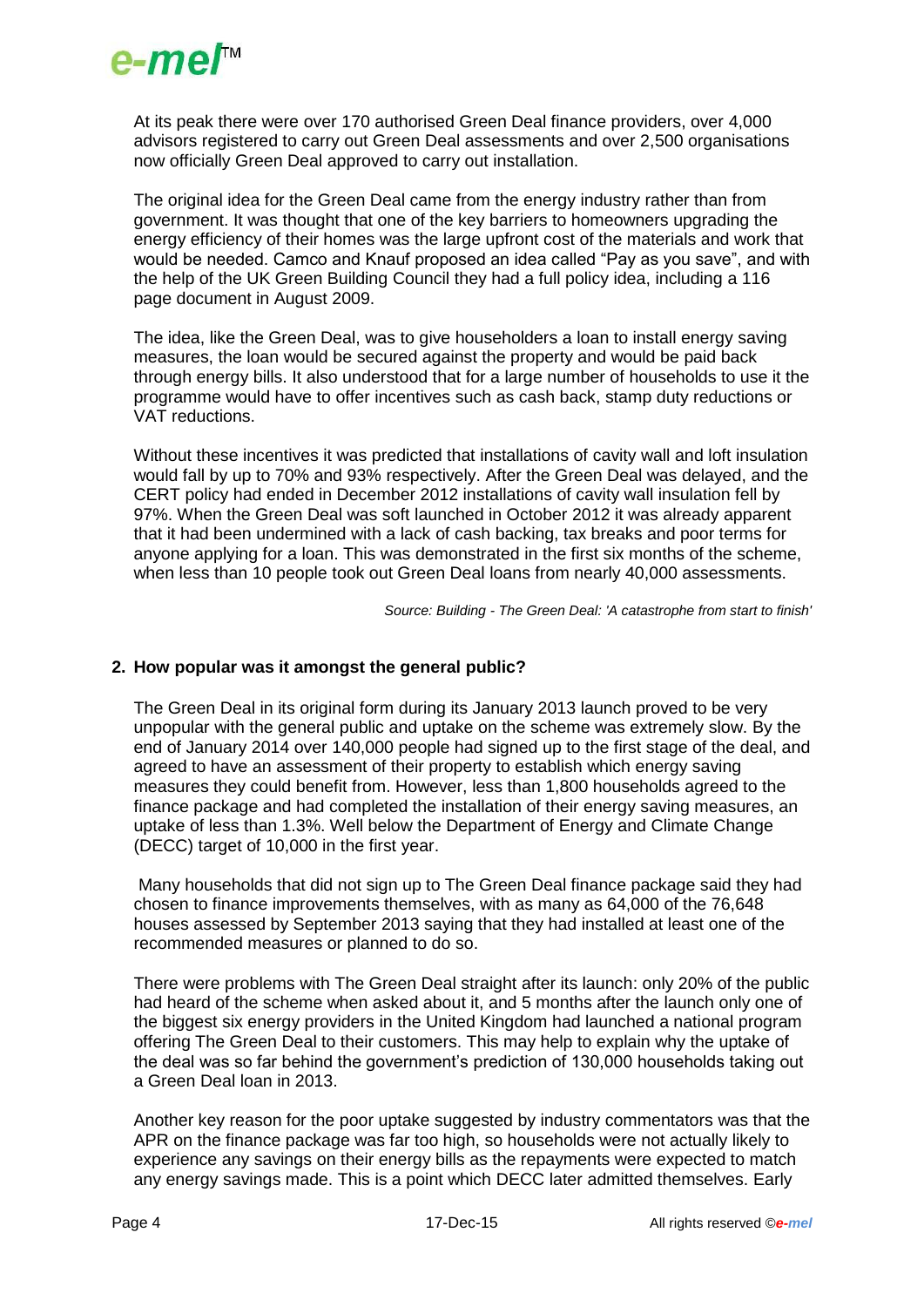

repayments of the loans were also penalised by the companies financing them, and property owners were worried that as the loan stays with the property and not the owner it could put off potential buyers if the property were put up for sale.

Another potential problem with the finance package is that according to a study conducted by the National Energy Efficiency Data Framework (NEED), the actual energy savings gained from installing energy saving measures is only half of the levels suggested by the Energy Savings Trust (EST). Others, including energy expert Chris Goodhall, have suggested that the actual savings made are even lower. He has suggested that loft insulation only saves £15.50 per year instead of £180, and new boilers save £70 per year instead of the £310 per year claimed by the likes of British Gas. Findings like these have made the general public more wary of the already unpopular Green Deal finance package.

The final barrier was the £120 charge to have a Green Deal assessment of the property to see what improvements the property required. Many people felt this was too high just to find out what savings they could make by improving the energy efficiency of their home.

*Source: The Guardian, Left Foot Forward, Martin Stott's blog.*

#### **3. What changes were made to make it more popular?**

In response to the very poor uptake of The Green Deal, the government introduced The Green Deal Home Improvement Fund (GDHIF) on 9<sup>th</sup> June 2014. This new scheme enabled people in England and Wales to get up to £7,600 when they installed certain types of home improvements. The refund was broken down as follows:

- up to £1,000 back for installing two measures from an approved list.
- up to £6,000 back for installing solid wall insulation.
- up to £100 refunded for their Green Deal Assessment.
- up to £500 back when carrying out improvements during the first 12 months of property ownership.

Apart from solid wall insulation, the other improvements eligible for the Home Improvement Fund were:

- Condensing gas boiler (on mains gas)
- Double glazing (replacing single glazing)
- Secondary glazing
- Replacement doors
- Cavity wall insulation
- Floor insulation
- Flat roof insulation
- Room-in-roof insulation
- Replacement warm air unit
- Replacement storage heaters
- Flue gas heat recovery units
- Waste water heat recovery systems

75% of the costs of installation up to a maximum of £6,000 could be claimed back by the customer for solid wall insulation. For the other types of improvement, 100% of the costs of installation to a maximum of £1,000 could be claimed back; for new property owners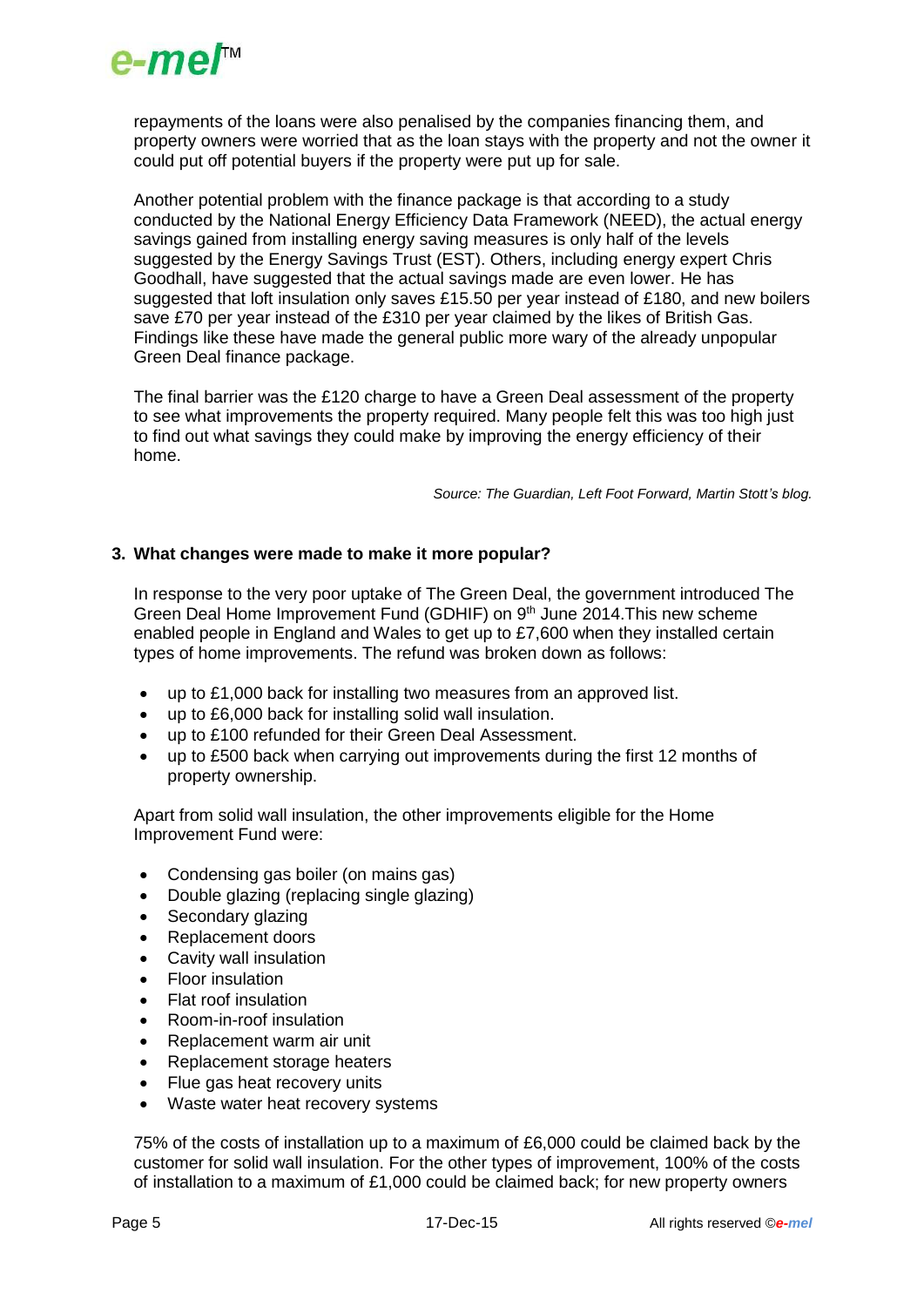

this maximum was £1,500. In order to be eligible, customers must have had the improvements recommended on an eligible Energy Performance Certificate (EPC), which was less than 24 months old, or a Green Deal Advice Report.

To apply for the GDHIF payment property owners had to take the following steps:

- Have a valid Green Deal Assessment Report or EPC which must have been carried out in the two years prior to application;
- Apply for measures as recommended on their assessment report or EPC;
- Register for their GDHIF voucher when the application website and telephone hotline number went live in early June;
- Once they have received their voucher, customers must have the improvements installed by a registered Green Deal Installer or Provider within six months;
- Once the work has been completed, submit their voucher countersigned by the Green Deal Installer or Provider – with copies of the invoice, PAS2030 Claim(s) of Conformity, and their Green Deal Assessment Report invoice.

Once their GDHIF voucher has been validated, customers should receive their payment in ten working days if all documentation is submitted correctly.

On 16th May 2014 The Green Deal Finance Company removed the early repayment fees for the loans after the consumer group *Which?* campaigned against them.

*Source: gov.uk, Which?*

#### **4. How successful were these changes?**

Applications for the first tranche of The Green Deal Home Improvement Fund opened in May 2014, and due to overwhelming demand the entire budget for the scheme was allocated by the end of July. On Tuesday 22<sup>nd</sup> July 2014 DECC announced that £50 million of the £120 million budget (which was meant to last until April 2015) had already been allocated and that the maximum amount it would pay out to customers would be reduced. This sparked a rush to apply for the grants and the last £70 million of the budget was allocated in just three days, bringing the GDHIF to a close late on 24<sup>th</sup> July 2014. The final £70 million was spread amongst 9,500 applicants, which shows that applications were mostly for the full amount of funding available, so must include the installation of solid wall insulation.

A minister from DECC said the following about the quick uptake of the GDHIF:

*"In a short space of time the GDHIF has proved extremely popular. We were always clear there was a budget which is why we encouraged people to act quickly. As a result, thousands more families will now benefit from government help to have warmer homes which use less energy."*

However, not everyone was as pleased about the early closure of The Green Deal and the GDHIF. Richard Twinn, of the UK Green Building Council said that the sudden closure of the scheme has created problems for companies which had set up specifically to cater to The Green Deal market for the long term, and now many jobs will be lost as their customer base has now disappeared with immediate effect.

The Green Deal had originally intended to upgrade the energy efficiency of millions of homes across the United Kingdom, but by the close of the GDHIF in July 2014 only 4,737 plans had been approved. The Department of Energy and Climate Change has stated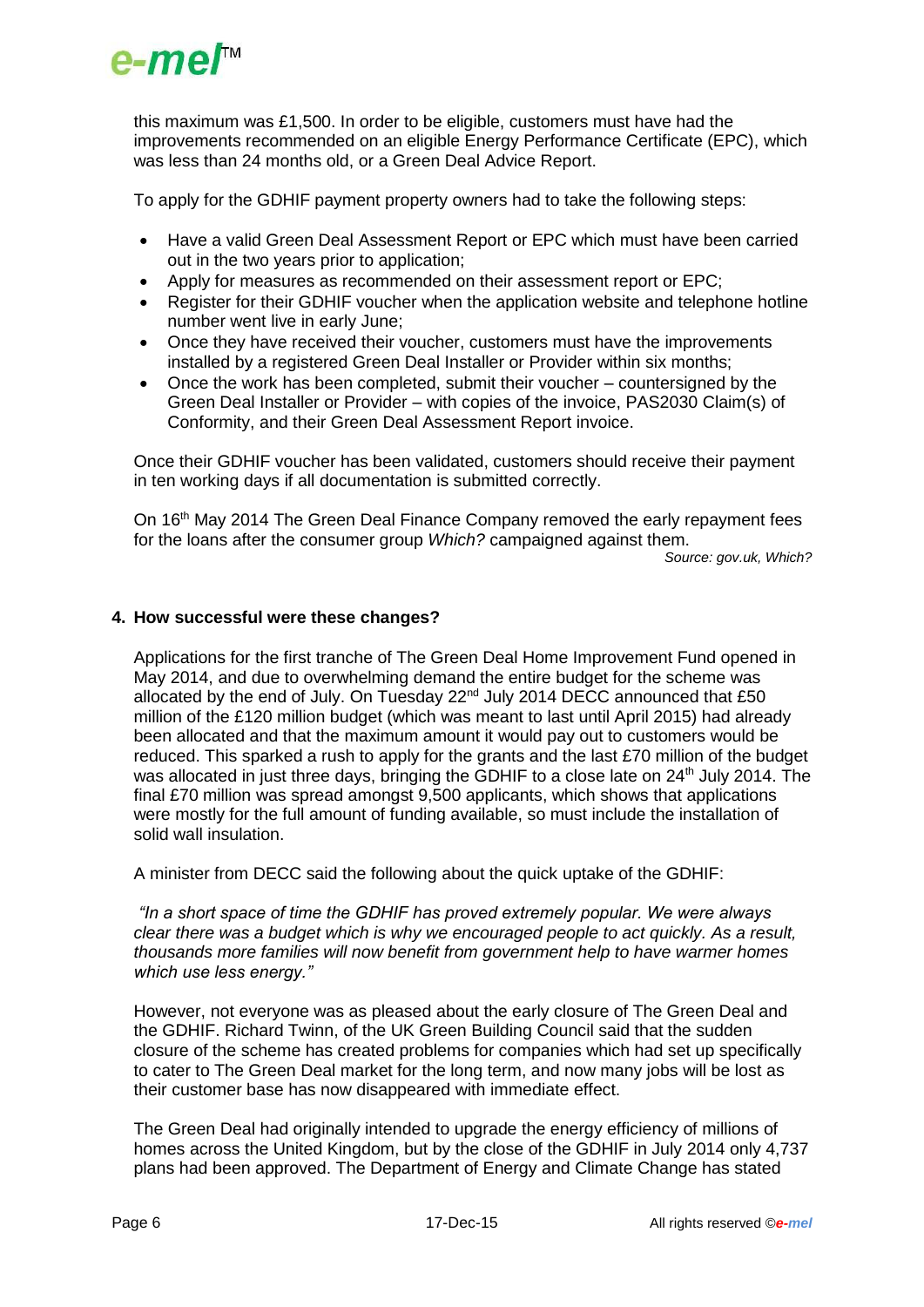

that it doesn't intend to refund people who've paid for Green Deal assessments but were unable to register for the Green Deal Home Improvement Fund before it closed. There have also been reports that customers have not received the money they were promised, months after the work was completed on their home.

*Source: ThisisMoney.co.uk, The Guardian, Money Saving Expert*

|                  | <b>Total in Month</b>            | <b>Cumulative Total</b>       |
|------------------|----------------------------------|-------------------------------|
| Month            | <b>Green Deal</b><br>Assessments | <b>Green Deal Assessments</b> |
| January 2013     | 74                               | 74                            |
| February 2013    | 1,729                            | 1,803                         |
| March 2013       | 7,491                            | 9,294                         |
| April 2013       | 9,522                            | 18,816                        |
| May 2013         | 12,146                           | 30,962                        |
| June 2013        | 13,517                           | 44,479                        |
| <b>July 2013</b> | 13,645                           | 58,124                        |
| August 2013      | 13,087                           | 71,211                        |
| September 2013   | 13,965                           | 85,176                        |
| October 2013     | 16,672                           | 101,848                       |
| November 2013    | 15,595                           | 117,443                       |
| December 2013    | 12,385                           | 129,828                       |
| January 2014     | 15,268                           | 145,096                       |
| February 2014    | 17.998                           | 163,094                       |
| March 2014       | 25,138                           | 188,232                       |
| April 2014       | 22,004                           | 210,236                       |
| May 2014         | 23,811                           | 234,047                       |
| <b>June 2014</b> | 29,018                           | 263,065                       |
| <b>July 2014</b> | 37,193                           | 300,258                       |
| August 2014      | 26,626                           | 326,884                       |

#### Table 1: Number of Green Deal assessments carried out every month to Aug 2014

*Source: DECC - Domestic Green Deal and Energy Company Obligation in Great Britain, Monthly report*

Assessments for The Green Deal started very slowly, reaching 13,000 per month in June 2013 and then staying at a similar level until January 2014. The number of assessments peaked in the two months where The Green Deal Home Improvement Fund was available. At the end of this tranche of The Green Deal, 326,884 assessments had been conducted.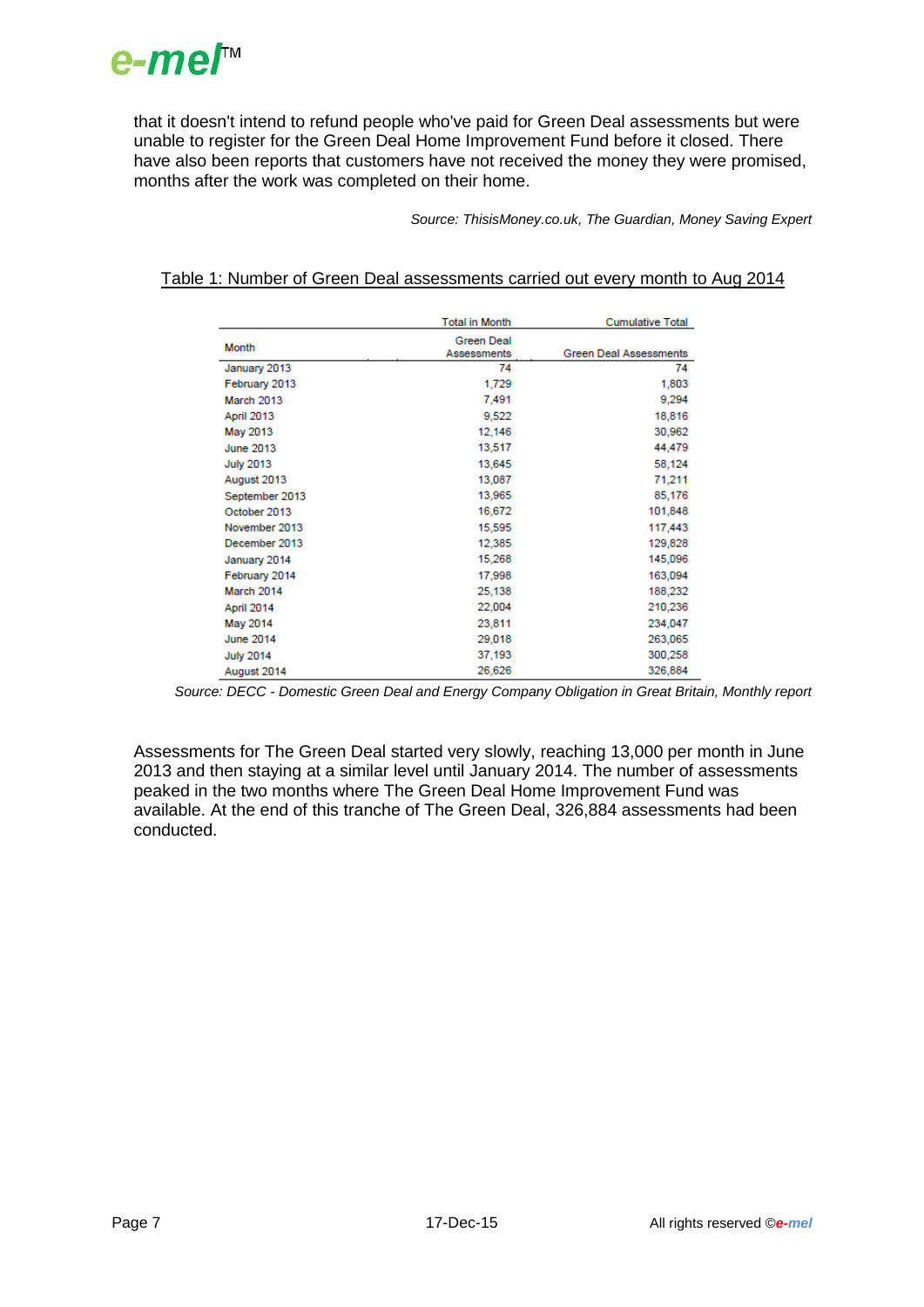# $e$ -me $I^{\scriptscriptstyle\mathsf{M}}$

| Month            | 'New'<br>Green<br>Deal Plans | 'Pending'<br>Green Deal<br>Plans | 'Live'<br>Green<br>Deal Plans | 'Total' Green<br>Deal Plans |
|------------------|------------------------------|----------------------------------|-------------------------------|-----------------------------|
|                  |                              |                                  |                               |                             |
| May 2013         | 98                           | 2                                | 0                             | 100                         |
| June 2013        | 270                          | 36                               | 0                             | 306                         |
| <b>July 2013</b> | 286                          | 132                              | 1                             | 419                         |
| August 2013      | 293                          | 372                              | 12                            | 677                         |
| September 2013   | 392                          | 505                              | 57                            | 954                         |
| October 2013     | 360                          | 594                              | 219                           | 1,173                       |
| November 2013    | 448                          | 572                              | 458                           | 1,478                       |
| December 2013    | 493                          | 493                              | 626                           | 1,612                       |
| January 2014     | 494                          | 481                              | 746                           | 1,721                       |
| February 2014    | 445                          | 426                              | 883                           | 1,754                       |
| March 2014       | 532                          | 473                              | 995                           | 2,000                       |
| April 2014       | 756                          | 505                              | 1,178                         | 2.439                       |
| May 2014         | 863                          | 593                              | 1,372                         | 2,828                       |
| <b>June 2014</b> | 986                          | 661                              | 1,587                         | 3,234                       |
| <b>July 2014</b> | 1,192                        | 891                              | 1,815                         | 3,898                       |
| August 2014      | 1,547                        | 1,098                            | 2,092                         | 4,737                       |

## Table 2: Cumulative total of Green Deal plans by month to Aug 2014

*Source: DECC - Domestic Green Deal and Energy Company Obligation in Great Britain, Monthly report*

The number of plans agreed remained very low throughout 2013, only once did the number of plans agreed per month break 300. This was despite 15,595 assessments being conducted in that month, this means less than 2% of customers who had an assessment of their property done decided to take up a Green Deal finance plan. Very few plans were agreed between December 2013 and February 2014 (possibly because of tight finances during and after the Christmas period), from April 2014 the number of plans agreed increased although the conversion rate between assessments and plans agreed remained below 2%. Once the GDHIF was announced the number of plans agreed per month nearly doubled, though the conversion rate between plans and assessments remained at about 2%.



Figure 1: Number of Green Deal plans agreed per month to Aug 2014

*Source: DECC - Domestic Green Deal and Energy Company Obligation in Great Britain, Monthly report*

Table 3 illustrates the types of measures agreed. The majority of measures installed from The Green Deal by the end of August 2014 were for photovoltaics (27.2%) and for condensing gas boilers (23.8%). Solid wall insulation accounted for 16.4% of installations, other insulation 10.2%, loft insulation 9.5%, cavity wall insulation 5.4%, other heating 6.7% and glazing 0.13%.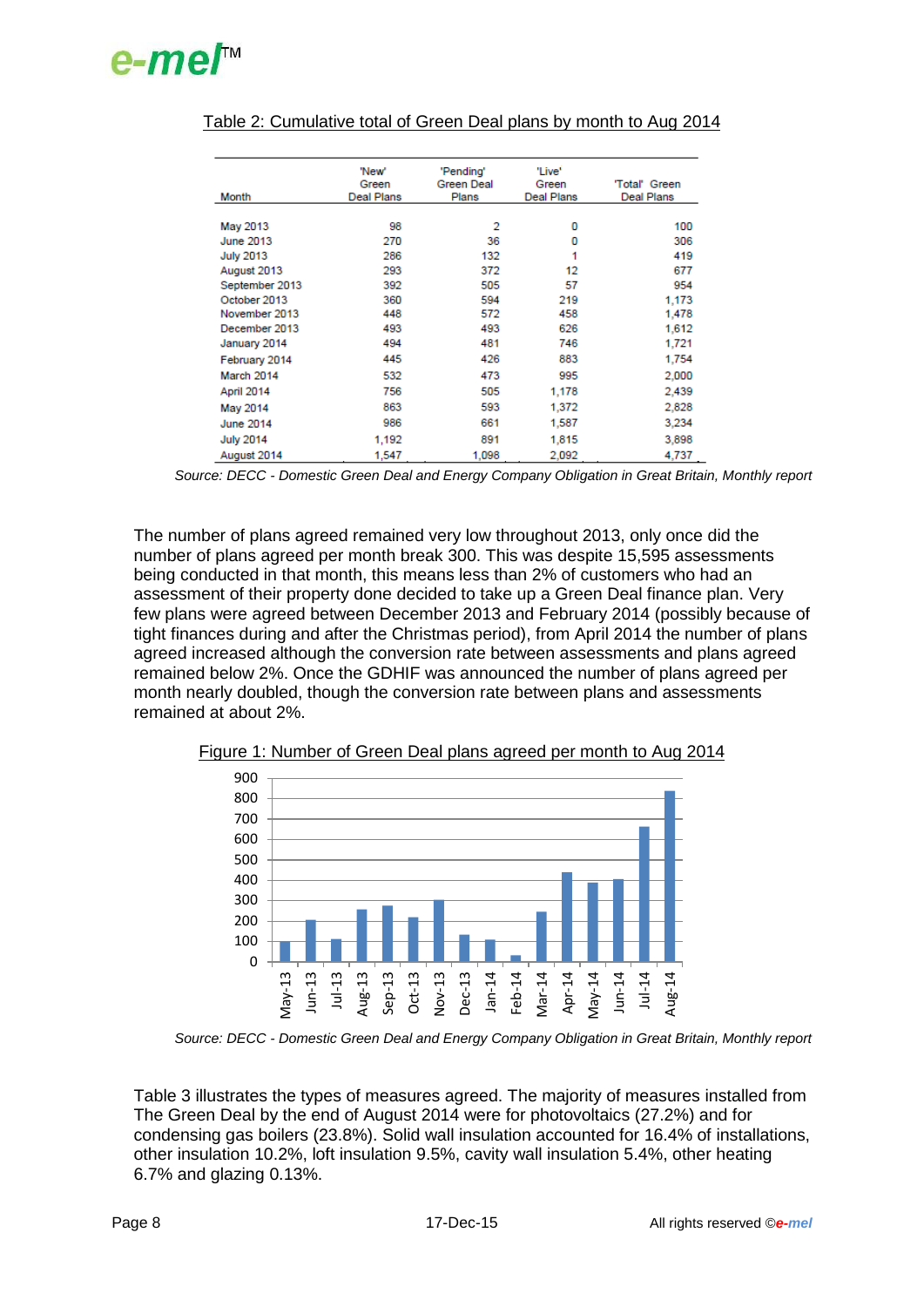

#### Table 3: Number and types of measures installed using The Green Deal by Aug 2014

| <b>Measure Types</b>                                                       | Total number of Measures Percentage<br>installed using Green Deal | nf       |
|----------------------------------------------------------------------------|-------------------------------------------------------------------|----------|
|                                                                            | finance                                                           | Measures |
| <b>Boiler</b>                                                              | 1.172                                                             | 24       |
| Condensing bottled LPG boiler                                              | 1                                                                 | 0        |
| Condensing bulk LPG (not community) boiler                                 | 2                                                                 | 0        |
| Condensing gas boiler                                                      | 678                                                               | 14       |
| Condensing gas boiler with flue gas heat recovery<br>Condensing LPG boiler | 6<br>1                                                            | 0<br>0   |
| Condensing mains gas (not community) boiler                                | 463                                                               | 10       |
| Condensing mains gas (not community) boiler with flue gas heat recovery    | 11                                                                | 0        |
| Condensing oil (not community) boiler                                      | я                                                                 | о        |
| Condensing oil boiler                                                      | 1                                                                 | ο        |
| <b>Cavity Wall Insulation</b>                                              | 257                                                               | 5        |
| <b>Loft Insulation</b>                                                     | 453                                                               | 9        |
| Loft insulation                                                            | 450                                                               | 9        |
| Room in roof insulation                                                    | з                                                                 | ο        |
| Micro-generation                                                           | 1.306                                                             | 27       |
| Air source heat pump and radiators                                         | 2                                                                 | 0        |
| Photovoltaics                                                              | 1.300                                                             | 27       |
| Solar water heating                                                        | 3                                                                 | 0        |
| Wood logs boiler                                                           | 1                                                                 | 0        |
| <b>Other Heating</b>                                                       | 321                                                               | 7        |
| Fan assisted storage heaters                                               | 2                                                                 | 0        |
| <b>Heating controls</b>                                                    | 270                                                               | 6        |
| Hot water cylinder thermostat                                              | 49                                                                | 1        |
| <b>Other Insulation</b>                                                    | 488                                                               | 10       |
| Draught proofing                                                           | 29                                                                | 1        |
| <b>Flat Roof Insulation</b>                                                | 23                                                                | 0        |
| High performance external doors                                            | 1                                                                 | 0        |
| Hot water cylinder insulation                                              | 113                                                               | 2        |
| Under floor insulation                                                     | 322                                                               | 7        |
| <b>Solid Wall Insulation</b>                                               | 784                                                               | 16       |
| Cavity fill and external wall insulation                                   | 1                                                                 | 0        |
| <b>External wall insulation</b>                                            | 762                                                               | 16       |
| Internal wall insulation                                                   | 21                                                                | ο        |
| <b>Window Glazing</b>                                                      | 6                                                                 | 0        |
| <b>Total</b>                                                               | 4,787                                                             | 100      |

*Source: DECC - Domestic Green Deal and Energy Company Obligation in Great Britain, Monthly report*

By the time the Green Deal was scrapped in July 2015 there were a total of 16,456 Green Deal plans in progress, 11,215 of which had been installed. 12,558 plans were agreed in the final year of the Green Deal, at a rate of 1,046.5 per month. This was only 1,000<sup>th</sup> of the number of plans that the government had predicted consumers would sign up for.

At the end of the Green Deal there had been a total of 590,033 Green Deal Assessments carried out. Just over two thirds of these (67.7%) were carried out in 2014 and early 2015, before a large drop in popularity from April 2015 until the end of the scheme. This means that only 2.8% of Green Deal Assessments could be converted into active Green Deal plans, and nearly £70 million of consumers' money was spent without it directly resulting in improvements in the energy efficiency of the UK housing stock.

Figure 2 below shows how the number of Green Deal Assessments lodged per month changed over the course of the scheme. The last batch of grants for the GDHIF opened and closed in March 2015, which may well explain the rapid drop in the number of assessments from April 2015 onwards. The first batch of grants was in June 2014, which may also explain the spike in assessments in July 2014. This suggests that the loans available through the Green Deal were not nearly as attractive to consumers as the cash grants available through the GDHIF.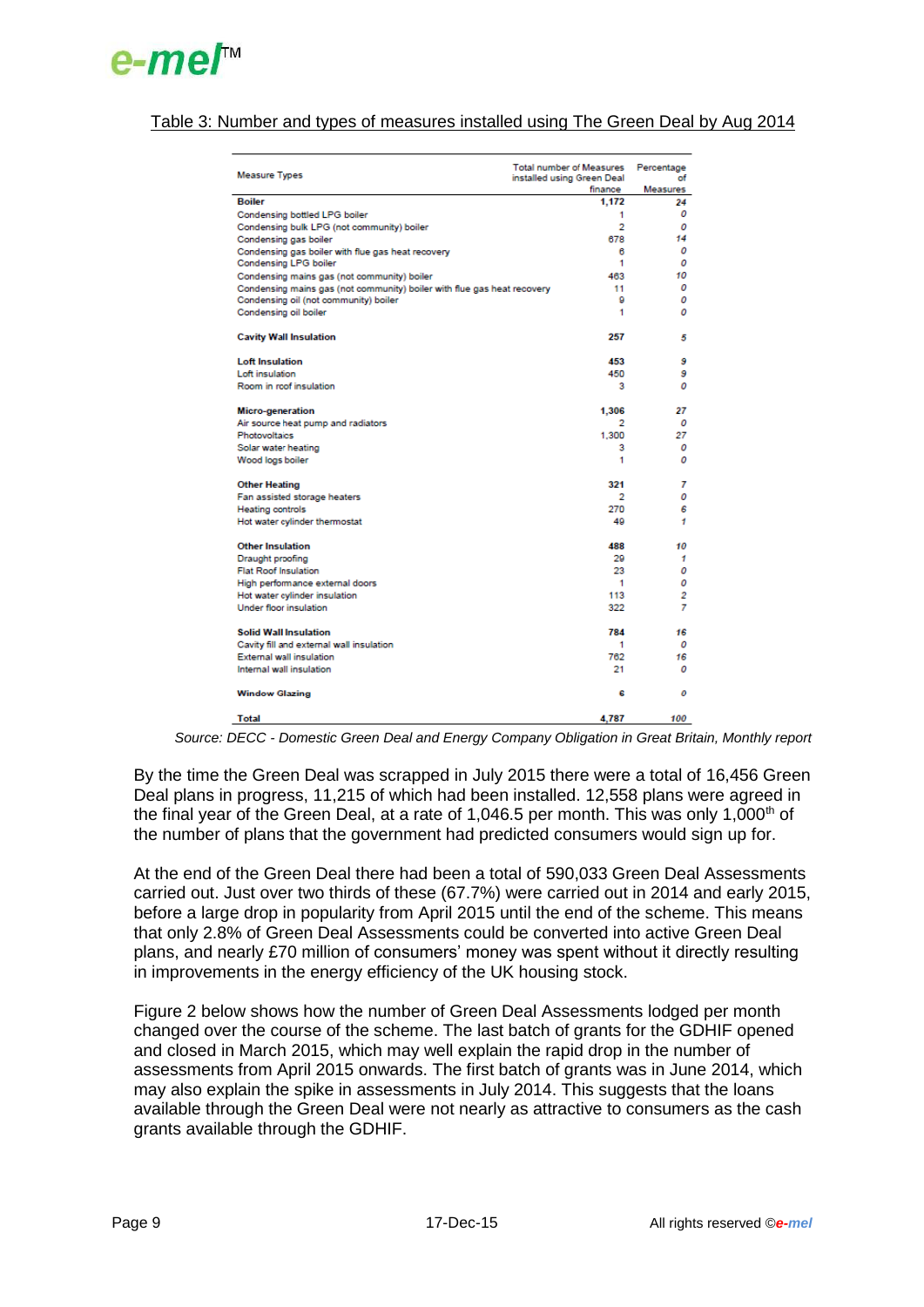



#### Figure 2: Number of Green Deal assessments per month by End of the Green Deal

*Source: DECC - Domestic Green Deal and Energy Company Obligation in Great Britain, Monthly report*

Table 4 shows the number of new Green Deal plans that were quoted for each month, they remained fairly similar through the end of 2014 and in 2015, at around 2,500 to 3,000 per month. This shows that the popularity of the Green Deal was slowly increasing, but it was still an extremely small proportion of the total assessments carried out.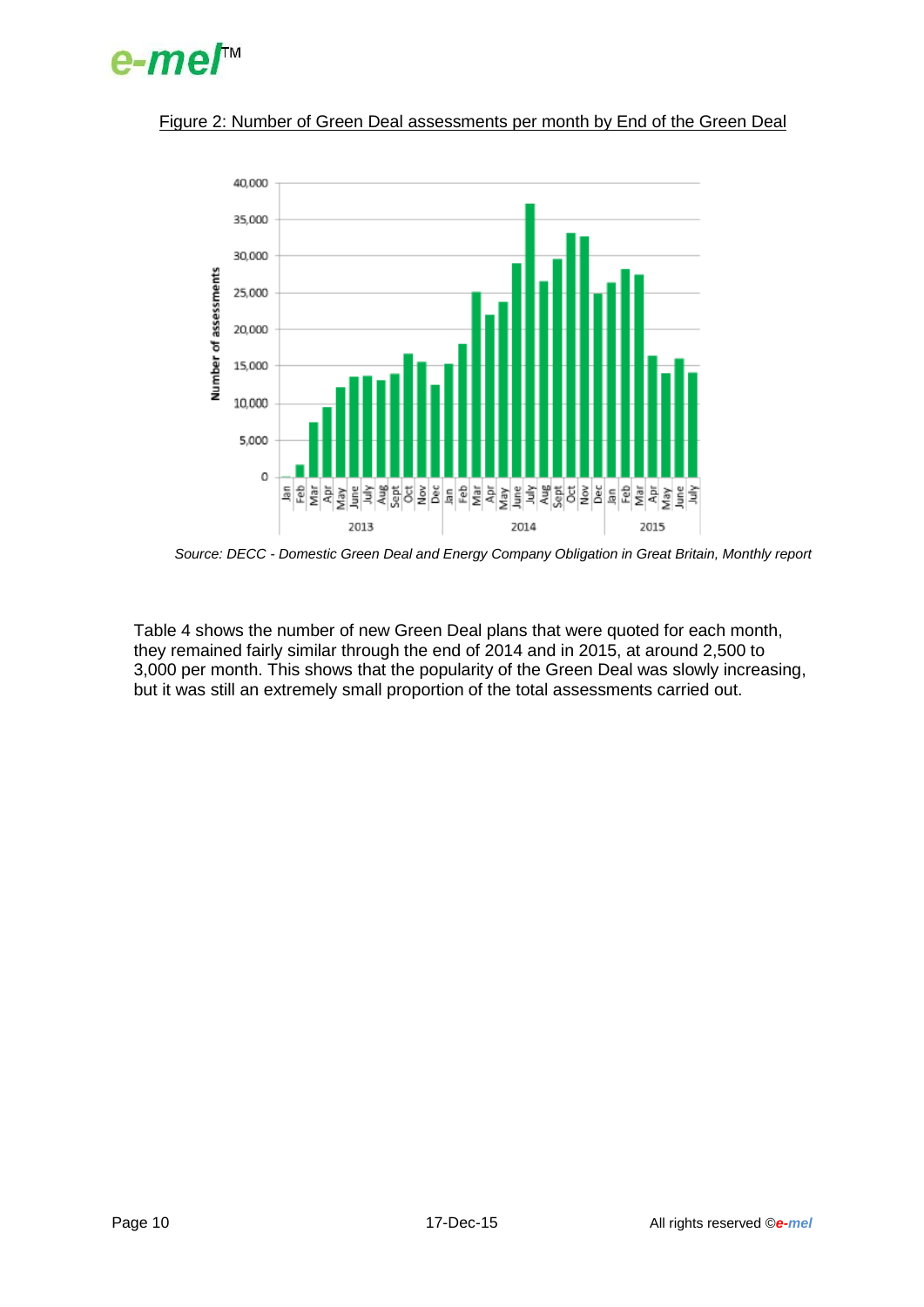## e-me/™

| Month            | 'New <sup>1</sup><br><b>Green Deal</b><br>Plans | 'Pending <sup>2</sup><br><b>Green Deal</b><br>Plans | 'Live <sup>®</sup><br><b>Green Deal</b><br>Plans | 'Total <sup>'5</sup> Green Deal<br>Plans |
|------------------|-------------------------------------------------|-----------------------------------------------------|--------------------------------------------------|------------------------------------------|
| May 2013         | 98                                              | 2                                                   | 0                                                | 100                                      |
| June 2013        | 270                                             | 36                                                  | 0                                                | 306                                      |
| <b>July 2013</b> | 286                                             | 132                                                 | 1                                                | 419                                      |
| August 2013      | 293                                             | 372                                                 | 12                                               | 677                                      |
| September 2013   | 392                                             | 505                                                 | 57                                               | 954                                      |
| October 2013     | 360                                             | 594                                                 | 219                                              | 1,173                                    |
| November 2013    | 448                                             | 572                                                 | 458                                              | 1,478                                    |
| December 2013    | 493                                             | 493                                                 | 626                                              | 1,612                                    |
| January 2014     | 494                                             | 481                                                 | 746                                              | 1,721                                    |
| February 2014    | 445                                             | 426                                                 | 883                                              | 1,754                                    |
| March 2014       | 532                                             | 473                                                 | 995                                              | 2,000                                    |
| April 2014       | 756                                             | 505                                                 | 1,178                                            | 2,439                                    |
| May 2014         | 863                                             | 593                                                 | 1.372                                            | 2,828                                    |
| <b>June 2014</b> | 986                                             | 661                                                 | 1.587                                            | 3.234                                    |
| <b>July 2014</b> | 1,192                                           | 891                                                 | 1,815                                            | 3,898                                    |
| August 2014      | 1.547                                           | 1.098                                               | 2.092                                            | 4,737                                    |
| September 2014   | 1.808                                           | 1,347                                               | 2,581                                            | 5,736                                    |
| October 2014     | 2.434                                           | 1.534                                               | 3.239                                            | 7.207                                    |
| November 2014    | 2.285                                           | 1,887                                               | 3,961                                            | 8.133                                    |
| December 2014    | 1.763                                           | 1,864                                               | 4.721                                            | 8.348                                    |
| January 2015     | 2.525                                           | 1.752                                               | 5.306                                            | 9.583                                    |
| February 2015    | 2,943                                           | 1,939                                               | 5,964                                            | 10,846                                   |
| March 2015       | 2.970                                           | 2,297                                               | 6,809                                            | 12,076                                   |
| April 2015       | 3,001                                           | 2,537                                               | 7,817                                            | 13,355                                   |
| May 2015         | 3,045                                           | 2,683                                               | 8,887                                            | 14,615                                   |
| <b>June 2015</b> | 2.759                                           | 2,838                                               | 9,999                                            | 15,596                                   |
| <b>July 2015</b> | 2.049                                           | 3,192                                               | 11,215                                           | 16,456                                   |

### Table 4: The Number of Green Deal Plans per Month by end of the Green Deal

By the end of the Green Deal 11,215 (68% of the total) plans were 'live' and had all measures installed. These 11,215 plans accounted for 17,518 separate measures, of which 31% were boilers, and 30% were micro-generation equipment (mostly photovoltaics). These two categories both increased mostly at the expense of Solid Wall Insulation and Other Insulation, as shown in Table 5, below.

#### Table 5: Number and types of measures installed using The Green Deal by the end of the Green Deal

| <b>Measure Types</b>          | <b>Total number of Measures</b><br>installed using Green Deal<br>finance <sup>3</sup> | Percentage of<br>Measures |
|-------------------------------|---------------------------------------------------------------------------------------|---------------------------|
| <b>Boiler</b>                 | 5,486                                                                                 | 31                        |
| <b>Cavity Wall Insulation</b> | 373                                                                                   | 2                         |
| Lighting                      | 239                                                                                   | 1                         |
| <b>Loft Insulation</b>        | 1,090                                                                                 | 6                         |
| <b>Micro-generation</b>       | 5,228                                                                                 | 30                        |
| <b>Other Heating</b>          | 1,495                                                                                 | 9                         |
| <b>Other Insulation</b>       | 1,062                                                                                 | 6                         |
| <b>Solid Wall Insulation</b>  | 2,505                                                                                 | 14                        |
| <b>Window Glazing</b>         | 40                                                                                    | 0                         |
| <b>Total</b>                  | 17,518                                                                                | 100                       |

*Source: DECC - Domestic Green Deal and Energy Company Obligation in Great Britain, Monthly report*

*Source: DECC - Domestic Green Deal and Energy Company Obligation in Great Britain, Monthly report*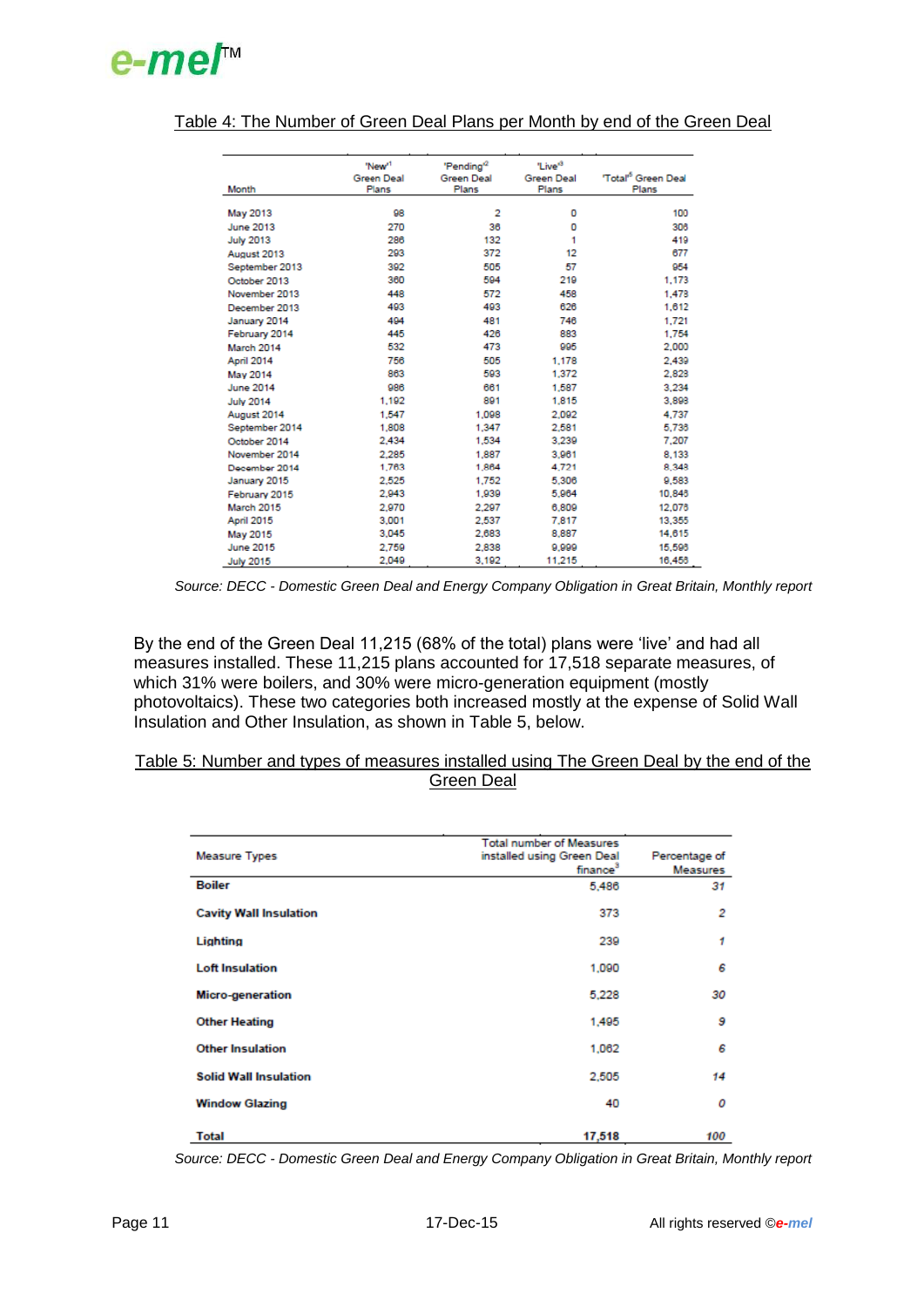

Figure 3 below shows how the number of Green Deal plans varied month by month. The number of new Green Deal plans had remained very low until the announcement of the Green Deal Home Improvement Fund, then started to drop off again after the third and final GDHIF release.



#### Figure 3: Number of Green Deal Plans per Month by the end of the Green Deal

*Source: DECC - Domestic Green Deal and Energy Company Obligation in Great Britain, Monthly report*

The first Green Deal Home Improvement Fund (GDHIF) release was opened in June 2014 and closed to new applicants on  $24<sup>th</sup>$  July 2014. The second commenced on 10<sup>th</sup> December 2014 (and closed to new Solid Wall Insulation applicants on 11<sup>th</sup> December 2014). The final release started on 16<sup>th</sup> March 2015 (and closed to new Solid Wall Insulation applicants on 26<sup>th</sup> March 2015).

By the end of the Green Deal Home Improvement Fund there were 38,484 active applications, of which, 25,908 vouchers had been paid with a total value of £122.8 million. This accounted for approximately 73% of the total budget committed to the GDHIF, in total over 75% of the installed measures were solid wall insulation.

Figure 4 illustrates the cumulative number of GDHIF vouchers issued every month.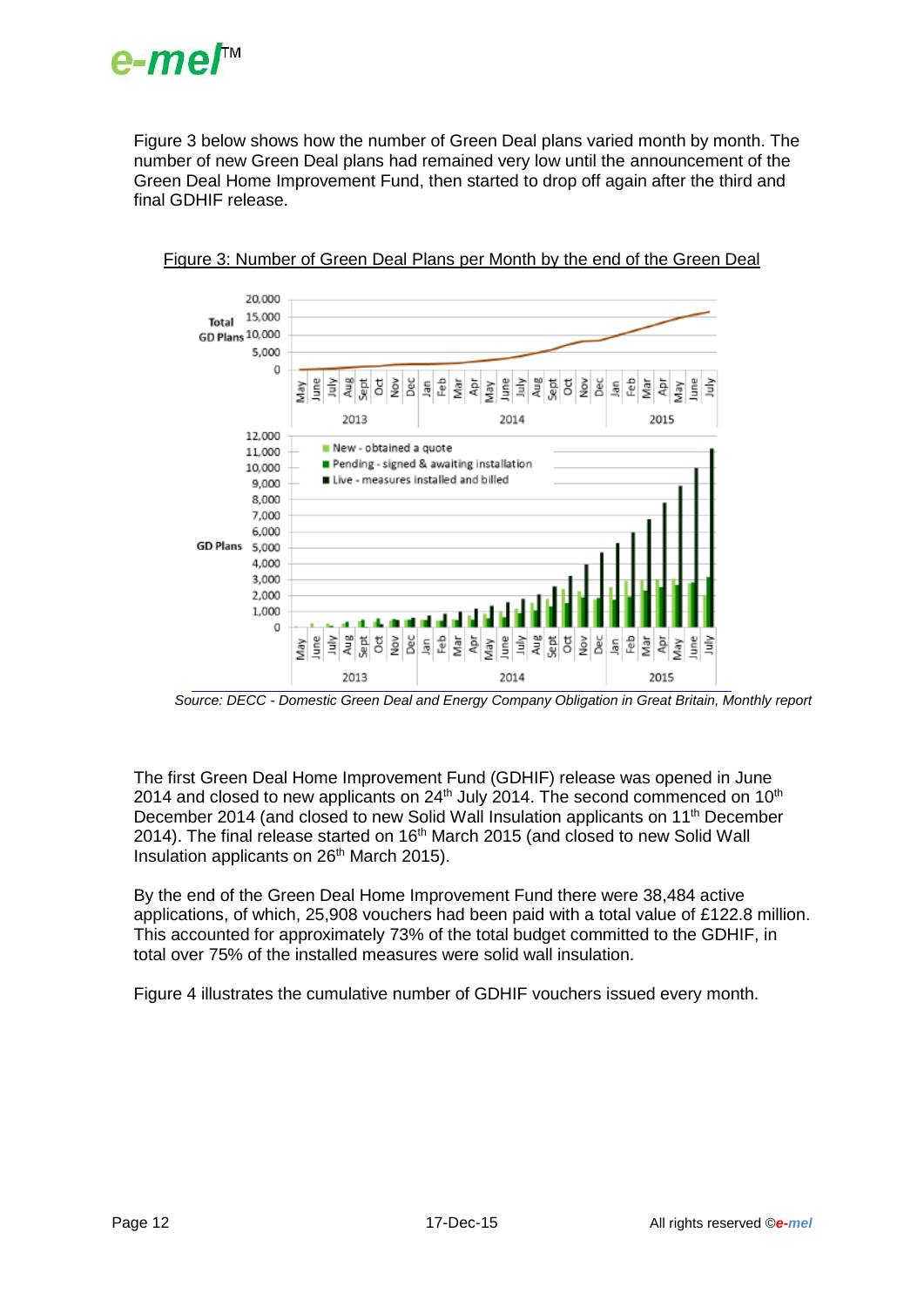



#### Figure 4: Number of GDHID Vouchers by the end of the Green Deal

*Source: DECC - Domestic Green Deal and Energy Company Obligation in Great Britain, Monthly report*

The vast majority of measures installed using GDHIF payments have been Solid Wall Insulation (78%), this is most likely to be because Solid Wall Insulation installations received the largest financial contribution. Gas boilers accounted for 11% of measures installed, and 'Other Heating' accounted for 9%. Figure 5 below shows the complete list.





*Source: DECC - Domestic Green Deal and Energy Company Obligation in Great Britain, Monthly report*

### **5. Why did it fail?**

There were a number of different reasons that contributed towards the downfall of the Green Deal. These are summarised below:

- *Interest rate and finance packages*
- *Fixing the finance to the house instead of a person*
- *Finance not covering the installation costs*
- *Green Deal providers high set up costs.*
- *Unrealistic energy saving expectations*
- *Poor advertising to consumers*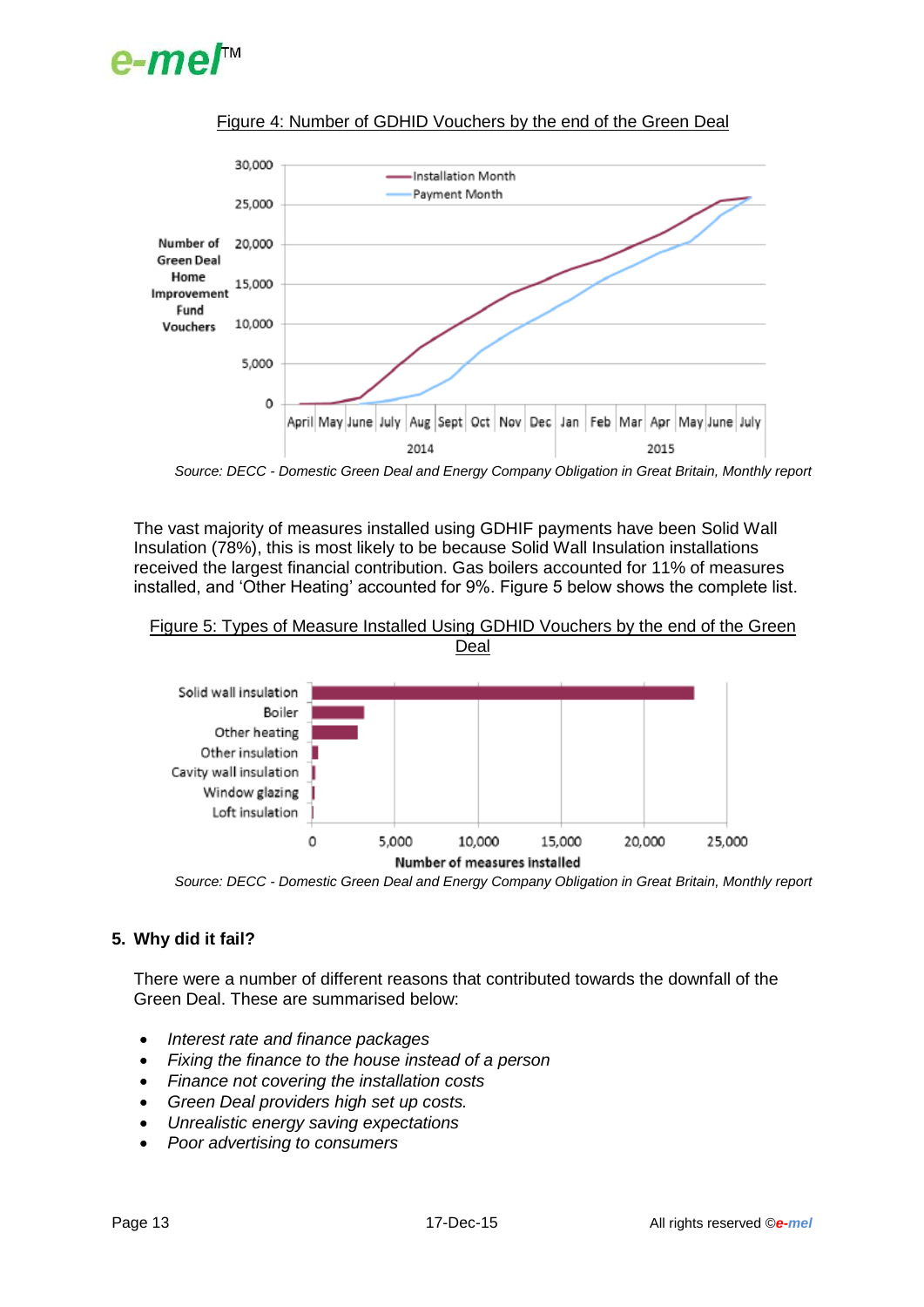

#### *Interest rate and finance packages*

The interest rate was set by The Green Deal Finance Company (TGDFC) at 6.96% at the start of the scheme. Unfortunately for TGDFC, with mortgages at record lows and bank loans available with much lower interest rates most potential customers were not keen on taking out a loan for 25 years at 6.96%. This high interest rate meant that almost universally it would have been cheaper for homeowners to fund any improvement work through their own mortgage rather than through a Green Deal loan.

However, trying to choose a fixed interest rate for a period of 25 years is very difficult, as underlying interest rates could increase significantly over this period. For example, a fixed mortgage is usually only fixed for a maximum of 10 years. So the higher interest chosen by TGDFC reflects the risks associated with a fixed interest rate over such a long period.

There was also a credit score requirement in order to be eligible for Green Deal finance, which meant that some people would have been ruled out completely from utilising the Green Deal. TGDFC did try to lower the credit score rating required to access the Green Deal, but it still meant that many people who could have benefited the most from the scheme were unable to take part.

*Source: Building.co.uk – The Green Deal catastrophe from start to finish*

#### *Fixing the finance to the house instead of a person*

Because the repayments of a Green Deal loan were fixed to the property rather than the person who instructed for the work to be carried out, potential customers were put off in case it made trying to sell their property in the future more difficult. A buyer may choose not to buy a house that has additional monthly bills attached to it that they have had no say over, even if it is more energy efficient that an alternative property.

Many people when asked said that they were very nervous about taking out Green Deal finance for this reason.

*Source: Building.co.uk – The Green Deal catastrophe from start to finish*

#### *Finance not covering the installation costs*

When companies sent their assessors to the Green Deal training scheme they were told that any measure with a green tick next to it on the Green Deal report would be fully covered by Green Deal finance, and that any measure with an orange tick would be partially funded by Green Deal finance. However, this turned out not to be true, but it was not discovered until 6 months after the Green Deal was launched. This meant that for 6 months customers were told that certain measures would be covered by Green Deal finance, when this wasn't actually true.

In reality the factors effecting whether or not a measure was fully covered by Green Deal finance were the size and age of the property, and the efficiency of the heating system. To calculate this you needed to know the lifespan of the measure to be installed, or more accurately, the length of time over which the TGDFC would provide a customer with the finance, which was capped at 25 years. Table 6 shows the different finance lifespans for different energy efficiency measures.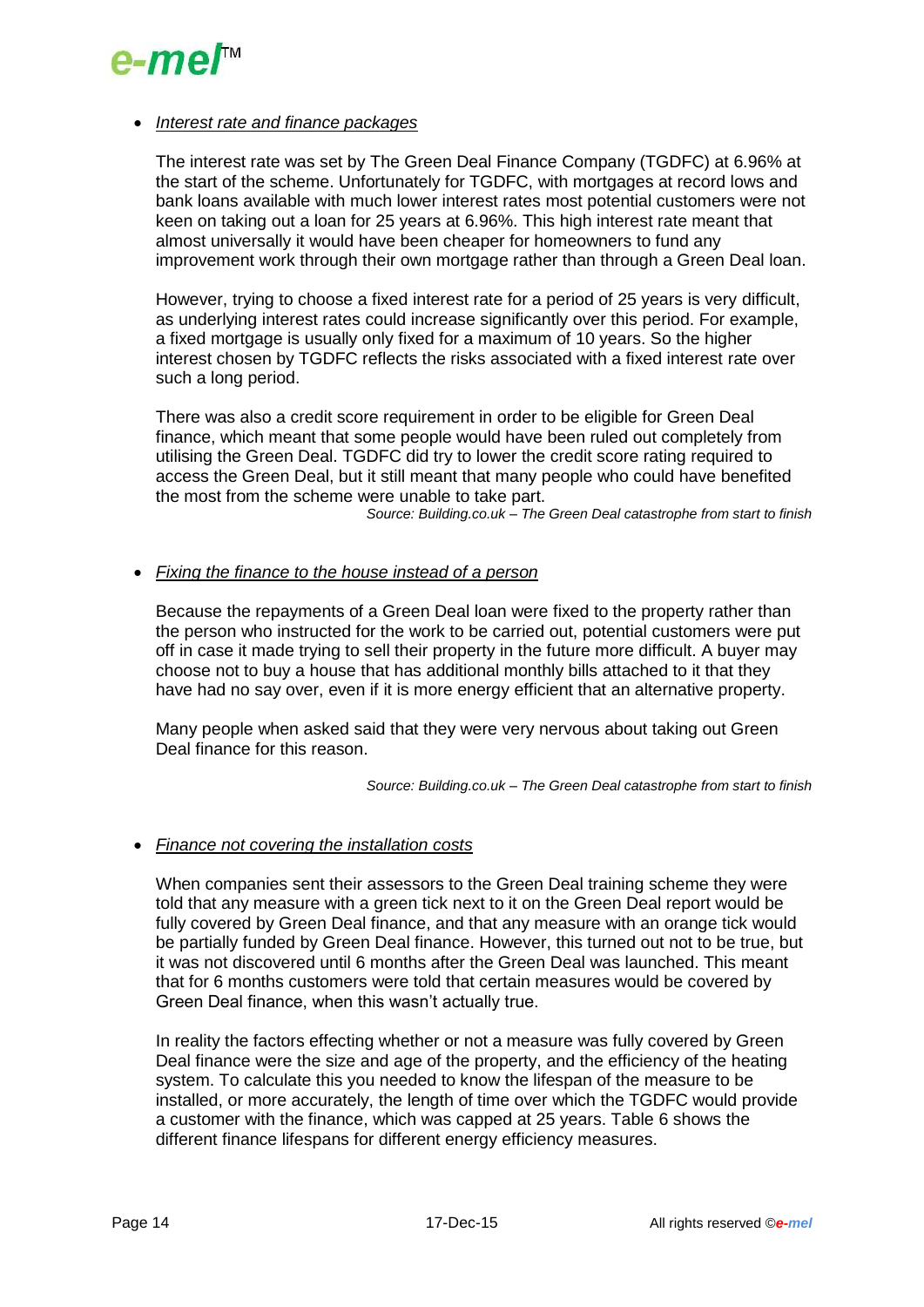# e-me/™

| <b>Measure</b>                              | <b>Finance Lifespan</b> |
|---------------------------------------------|-------------------------|
|                                             |                         |
| <b>Condensing Boiler</b>                    | 12                      |
| <b>Heating controls</b>                     | 12                      |
| Under-floor heating                         | 25                      |
| Heat recovery systems                       | 20                      |
| Mechanical ventilation (non-domestic)       | 25                      |
| Flue gas recovery devices                   | 12                      |
| Cavity wall insulation                      | 25                      |
| Loft insulation                             | 25                      |
| Flat roof insulation                        | 20                      |
| Internal wall insulation                    | 25                      |
| <b>External wall insulation</b>             | 25                      |
| Draught proofing                            | 10                      |
| Floor insulation                            | 25                      |
| Heating system insulation (cylinder, pipes) | 10                      |
| Energy efficient glazing and doors          | 20                      |
| Lighting fittings                           | 25                      |
| Lighting controls                           | 25                      |
| Innovative hot water systems                | 25                      |
| Water efficient taps and showers            | 25                      |
| Ground and air source heat pumps            | 20                      |
| Solar thermal                               | 25                      |
| Solar PV                                    | 25                      |
| <b>Biomass boilers</b>                      | 20                      |
| Micro-CHP                                   | 15                      |

## Table 6: Finance lifespans for various energy efficiency measures

Once the finance lifespan had been calculated the typical annual savings for the measure needed to be taken from the Green Deal Report. For example, on the report illustrated (Exhibit 1) the typical annual saving for solid wall insulation was just £73.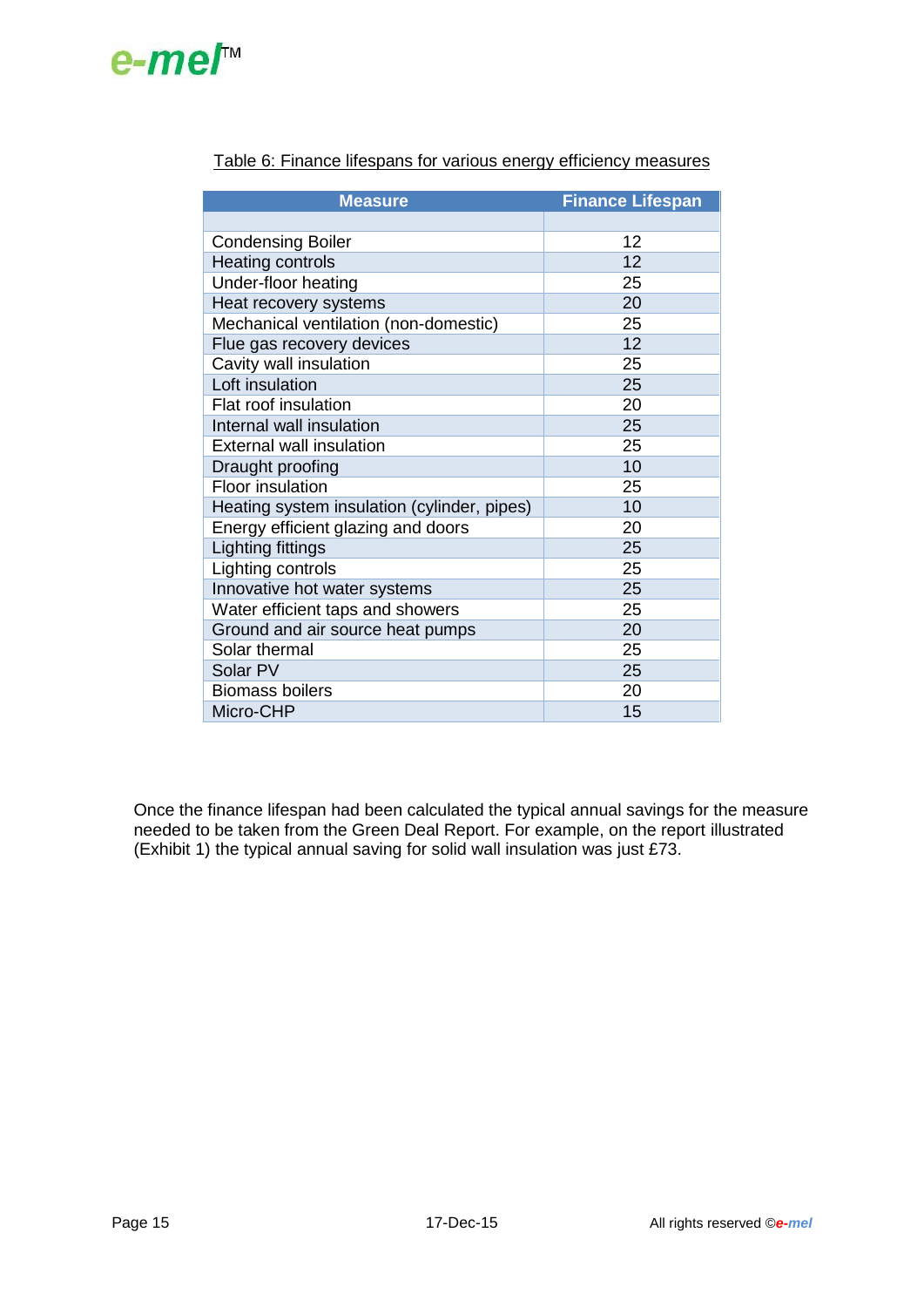

### Exhibit 1: Example report

#### **Introduction**

This report has been prepared following your Green Deal assessment on 10 December 2014. It shows some improvements you could make to your home that may save around £449 per year on your energy bills.

| <b>Recommended Improvements</b>        | Your<br>household's<br>estimated<br>annual<br>savings <sup>#</sup> | <b>Typical annual</b><br>savings -<br>maximum Green<br>Deal repayment in<br>year 1 | <b>Money you</b><br>could receive<br>in year $1^{\ddagger}$ |
|----------------------------------------|--------------------------------------------------------------------|------------------------------------------------------------------------------------|-------------------------------------------------------------|
| external wall insulation<br><b>ECO</b> | £62                                                                | £73                                                                                |                                                             |
| <b>Heating controls</b>                | £19                                                                | £20                                                                                |                                                             |
| Solar photovoltaic panels              | £368                                                               | £368                                                                               | <b>FIT</b><br>£426                                          |
| <b>Total</b>                           | £449                                                               | £460                                                                               | £426                                                        |

#### Green Deal improvements recommended by your assessor:

Taking this figure, and multiplying it by the finance lifespan gave the total amount of finance that a customer could get to have the measure installed. In this example that is £73 x 25 years, which equals £1,825. However, this figure also includes the interest on the loan, in the case above the interest to capital ratio was approximately 55%: 45%, so only £1,000 of the £1,825 loan would actually go towards covering the cost of the works.

For a 12 year measure such as a boiler the ratio was slightly better, 40%: 60%. So if the annual saving was £70 the total finance available was £70 x 12, which is £840. Of this £336 was interest, so £504 was available for the installation of the energy saving measure.

Unfortunately, installing the measures above is much more costly than the amount of money gained through the loan. A typical solid wall insulation installation costs from £5,000 upwards, and a new boiler installation from about £1,500. So the majority of the money for the works still needs to come from the customer.

This was worst for window installations, which was the reason that the scheme eventually stopped offering assessments for people who were only looking to install new windows. The typical savings for new windows on Green Deal reports were extremely low, and would only cover a fraction of the cost of installing new windows.

There were some circumstances where the amount of finance made available to a customer was enough to cover the installation of measures, but only on occasions where the house was very large, old, and had a very inefficient heating system.

*Source: Building.co.uk – The Green Deal catastrophe from start to finish*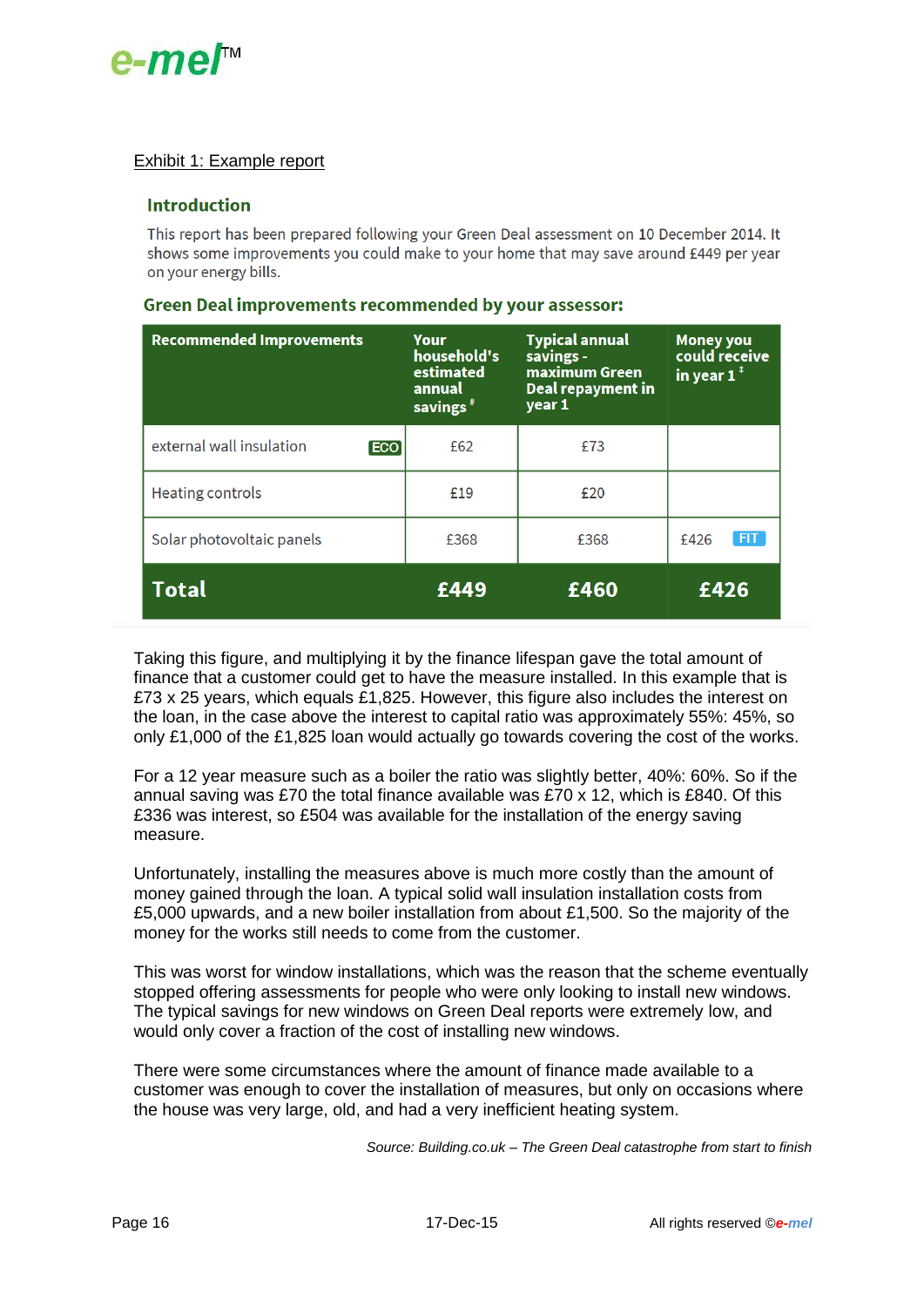

#### *Green Deal providers high set up costs.*

In order for a company to become a Green Deal Provider they were charged £10,000. This high cost meant that the providers had to recuperate this money from somewhere, which resulted in customers being charged almost £300 to set up their Green Deal finance plan. If a customer is only going to borrow around £1,000 then and extra £300 fee on top is likely to put them off completing the deal. Green Deal plans also took a lot of time to set up, up to 4 hours in some cases even with all the correct information present, which also explains the high set up fee charged to customers.

Green Deal Providers were also given no notice that the scheme was coming to an end. One provider had only become an approved Green Deal Provider on the day that the Green Deal scheme was scrapped, which meant that they lost the £10,000 they spent on becoming a provider, plus the costs of hiring any extra staff required for the expected extra work they would be receiving.

Every time they spoke to the Green Deal communications manager they were told that the scheme was doing very well, so to have it suddenly cancelled would have been a large shock.

*Source: The Greenage – Why did the Green Deal fail?*

#### *Unrealistic energy saving expectations*

Sadly the savings that the average customer can make from installing energy efficiency measures in their homes would not cover the cost of installation once the interest payments are taken into account. This means that domestic energy efficiency improvements do not make financial sense if the customer has to borrow at commercial rates of interest.

For example, below are the average annual saving from installing some common energy saving measures at current gas prices of about 4 pence per kWh:

- Cavity Wall Insulation £48
- Loft insulation £16
- Condensing boiler £52
- Solid wall insulation £88

These savings observed in real homes differ greatly to the figures usually used by the government and associated bodies such as the Energy Saving Trust. They suggest that a flat could save £90 from cavity wall insulation and a detached house could save £275, nearly six times more than has actually been measured.

These unrealistic figures make installing cavity wall insulation look like a good idea under the Green Deal. For the average semi-detached house the annual savings are estimated at £160, and the cost of installation is estimated to be under £500. The Green Deal loan would cost £65 per year, so the customer would still be saving themselves £95 per year once the loan payments are accounted for. However, with the real life savings being only £48, they are actually wasting £17 per year by completing the above installation.

This means that installing this measure using the Green Deal does not make any financial sense for the customer. This is the same story for all the other types of energy efficiency measures available through the Green Deal.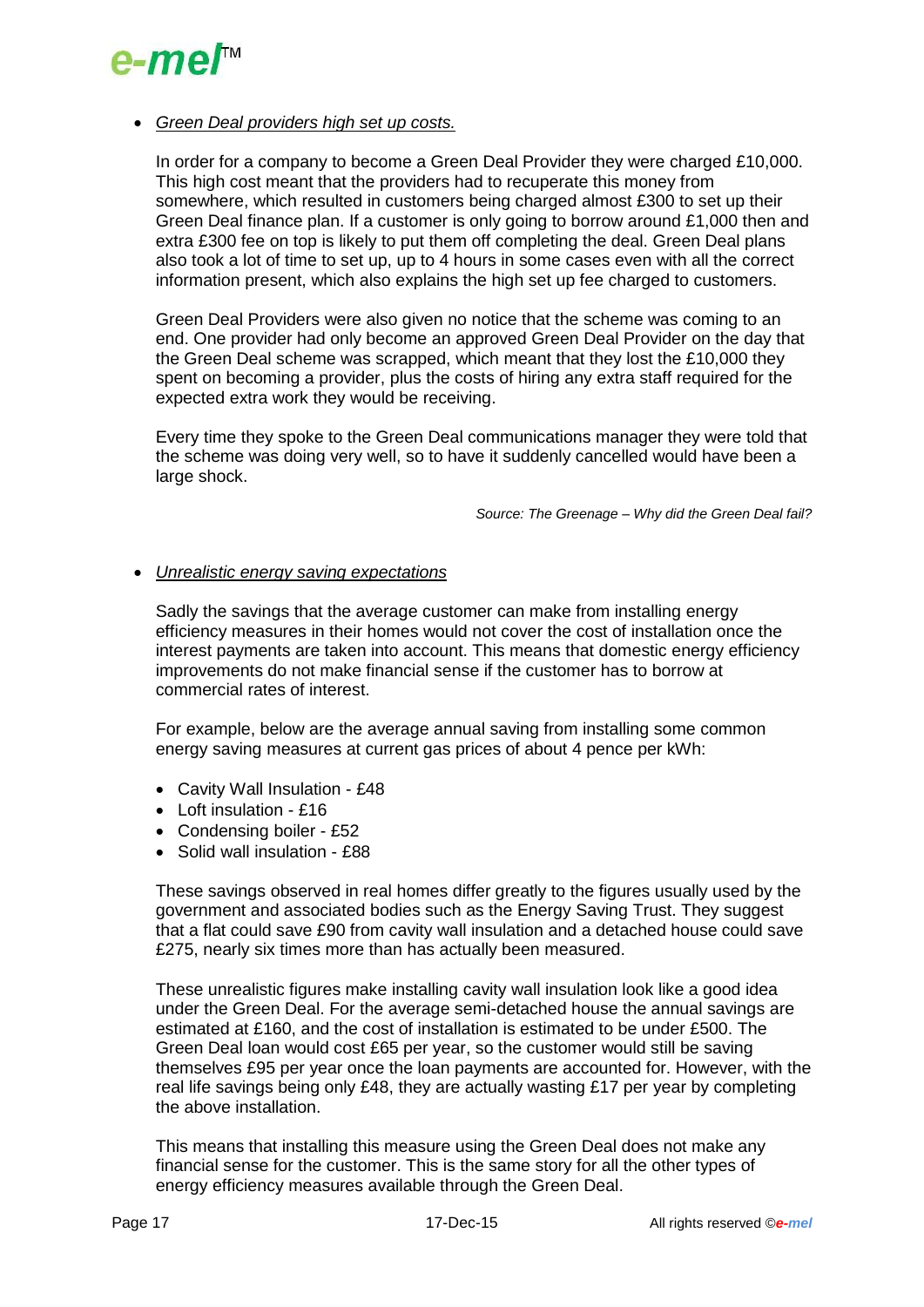

While recent research by the Department for Energy and Climate Change has shown that energy savings from cavity wall insulation are lower than previously reported, the Energy Savings Trust (a body charged by the government with providing householders with independent advice on energy saving) has increased its estimate on the savings from installing this measure from £140 for a semi-detached house to £160 per year. This conflicting information from government backed sources is only going to confuse potential customers more when they try to decide which measures are worth installing.

*Source: Carbon Commentary – Who killed the Green Deal?*

#### *Poor advertising to consumers*

The Department of Energy and Climate Change (DECC) was made to drop an advertising campaign by the Advertising Standards Agency as it was misleading to customers over the amount of savings that they could expect to make from the Green Deal. The adverts also failed to highlight that customers would be charged an assessment fee before even agreeing to install any energy saving measures.

There were also complaints that the advertising campaign implied that financial savings were guaranteed. The advert claimed *"the money that we are saving more than covers any repayments for having the work done".* However, the DECC could not actually guarantee that the Green Deal repayments would not be higher than the savings made.

DECC said that it *"did not deliberately mislead households"*, and that they *"accept that we got it wrong. We'll use this ASA decision to improve our future advertising."*

*Source: McLean Ross – Blunders in the media world of the Green Deal*

According to Conservative MP Greg Barker, a further contributory factor for the lack of success of the Green Deal was down to a lack of implementation by the big six energy companies in the United Kingdom. He believed that these energy companies were not promoting the Green Deal enough to their customers:

*"My biggest mistake was taking the big six at face value in the early years of this parliament when they said they were interested in energy efficiency. Absolute rubbish. They are not,"*

Ed Davey, the Secretary of State for Energy and Climate Change expressed similar sentiments.

However, Greg Barker also stated that British Gas had told the government that "*Your Green Deal's rubbish, we've put all our resources in and nobody wants these products*."

*Source: Next Energy News – Big six responsible for Green Deals failure claims MP Greg Barker*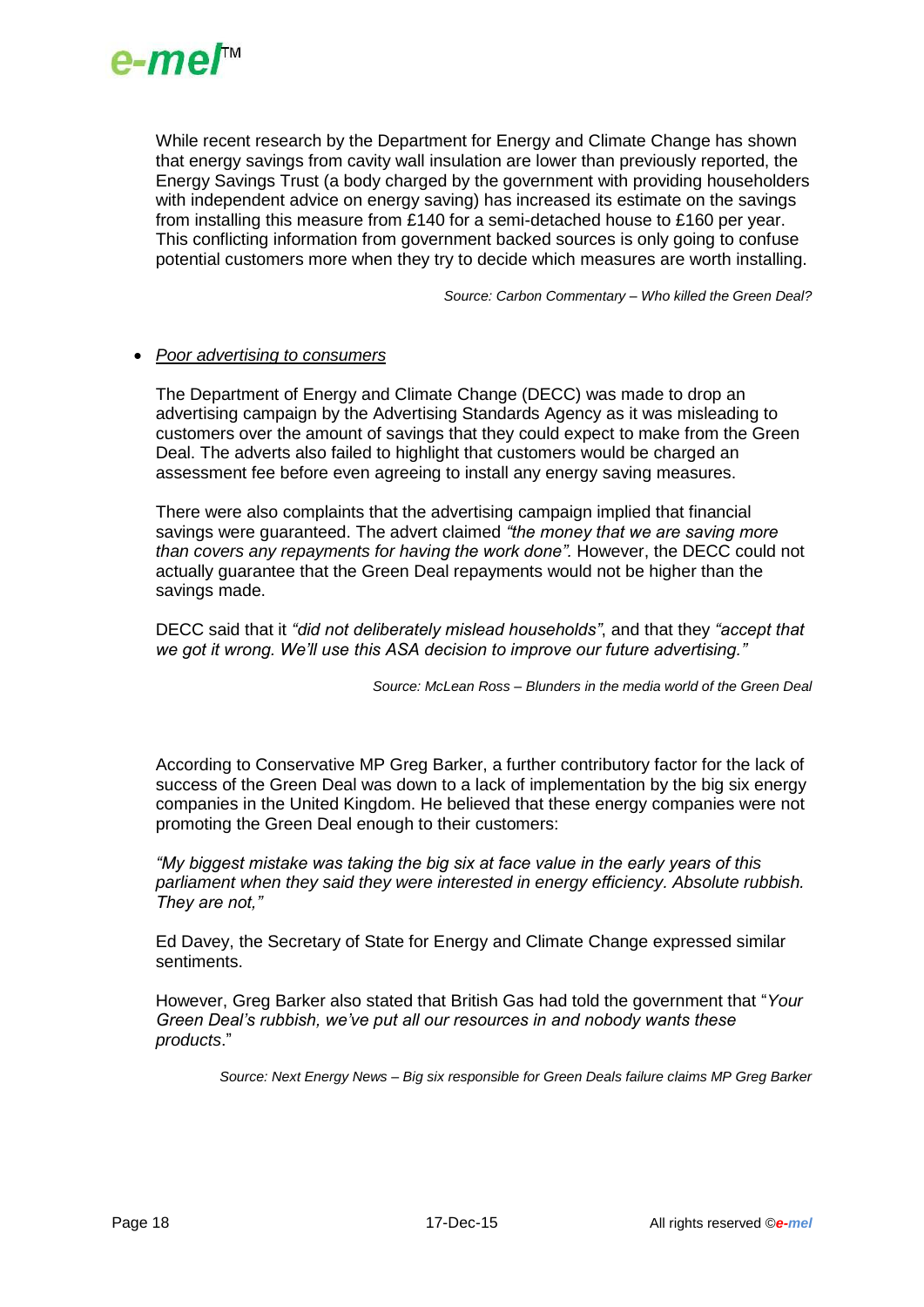

#### *Businesses collapsing due to the poor uptake*

A number of companies have reported financial and other difficulties after the failure of the Green Deal.

Carillion had to spend £40 million in 2013 restructuring after the extremely slow start to the Green Deal. Mark Group, who provide insulation, had to fire 670 members of staff after changes to the government's ECO scheme. Enact Energy went into administration in June 2013 with 29 job losses and Baring Insulation went the same way costing 24 jobs, both blamed the Green Deal.

One local business said about the Green Deal: *"I gave up months ago – £2,500+VAT on training, two weeks off work, over £1,000 in fees [it is a] joke"*.

Nationwide Energy Services owed £2.6 million when it went under, and materials firm SIG sold its Green Deal installer business Miller Pattison for £1.

Many thousands of people got the correct training and accreditation for the Green Deal, but due to a lack of demand they have been left with nothing in return. The cuts to the government's energy saving programs have cost an estimated 20,000 jobs.

*Source: Building.co.uk – The Green Deal catastrophe from start to finish, Luciana Berger – Holding the government to account on failed Green Deal*

### **6. Conclusion**

The Green Deal failed in its main objective, which was to significantly improve the energy efficiency of the UK housing stock. By the end of the scheme there were just under 16,500 Green Deal plans in total, while the total housing stock of the UK is around 25 million, so less than 0.1% of the total housing stock has improved its energy efficiency from the Green Deal scheme.

Ultimately the Green Deal suffered from being financially unattractive to customers, due to high interest rates on the loans, the relatively small amounts of money available to pay for installations, and the potential future risks from signing up for a Green Deal loan. The biggest of which was the potential to make the property harder to sell as new buyers who are put off by having to pay back a loan they did not take out, and because the warranty for the work carried out may not be transferrable to the new owners.

The only part of the scheme that was popular amongst the public was the Green Deal Home Improvement Fund, which was essentially giving money away to people who wanted to improve the energy efficiency of their home. Perhaps unsurprisingly the demand for these grants was very high, and the fund often ran out of its allocated budget within days.

There has also been criticism of the scheme stating that it didn't help those who most needed it - those living in the poorest quality housing stock. Instead it was mainly used by middle income households and landlords.

There is currently no plan to replace the Green Deal with another government backed scheme, and the government is now relying on the private sector to encourage home owners to improve the energy efficiency of their homes.